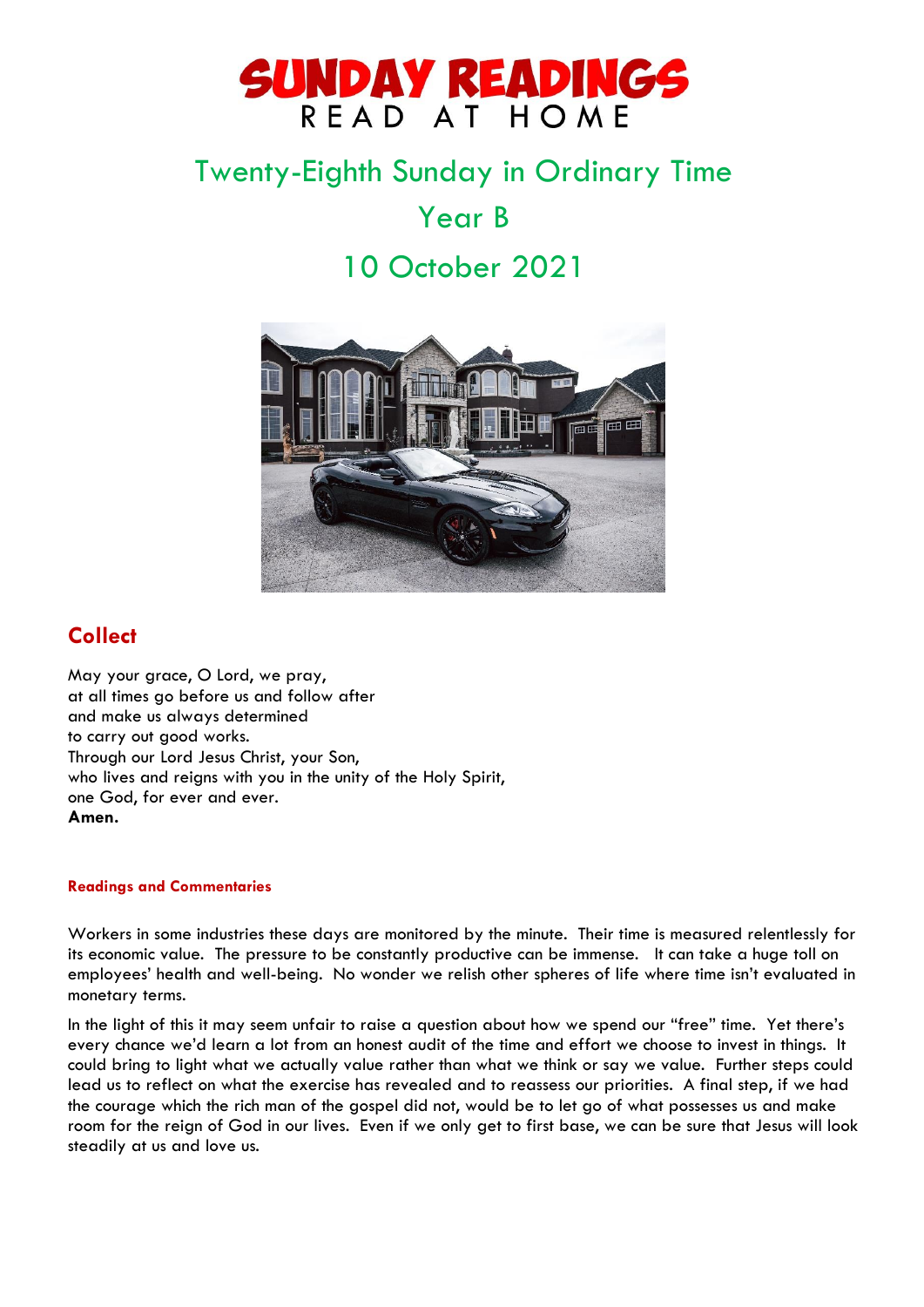### **A reading from the book of Wisdom 7:7–11**

I prayed, and understanding was given me; I entreated, and the spirit of Wisdom came to me. I esteemed her more than sceptres and thrones; compared with her, I held riches as nothing. I reckoned no priceless stone to be her peer, for compared with her, all gold is a pinch of sand, and beside her silver ranks as mud. I loved her more than health or beauty, preferred her to the light, since her radiance never sleeps. In her company all good things came to me, at her hands riches not to be numbered.

#### **First Reading**

For a brief introduction to the book of Wisdom please refer back to the 13<sup>th</sup> Sunday of Ordinary Time.

Today's passage is part of a prayer for wisdom on the part of an unnamed speaker who is clearly meant to be Solomon. In the story we hear on the 17<sup>th</sup> Sunday in Year A, God invites Solomon to ask for whatever he wants. Solomon prays for "a heart to understand how to discern between good and evil" so that he can "govern this people of yours that is so great". God is so pleased that he responds: "I give you a heart wise and shrewd as none before you has had and none will have after you" (1 Kings 3:5-12).

The reading from Wisdom complements Solomon's prayer. It has a clear message: wisdom is a treasure to be sought above all other blessings. Besides, when wisdom is sought for its own sake, a wealth of other "good things" will follow.

The tone of the reading is reflective. We are being allowed to overhear the speaker's innermost thoughts. It is as if we are invited into his own sacred space. This is a text that deserves to be read with reverence and wonder.

#### **Responsorial Psalm Ps 89:12–17**

R. Fill us with your love, O Lord, and we will sing for joy!

Make us know the shortness of our life that we may gain wisdom of heart. Lord, relent! Is your anger for ever? Show pity to your servants. R.

In the morning, fill us with your love; we shall exult and rejoice all our days. Give us joy to balance our affliction for the years when we knew misfortune. R.

Show forth your works to your servants; let your glory shine on their children. Let the favour of the Lord be upon us: give success to the work of our hands. R.

#### **Responsorial Psalm**

Unlike the numerous psalms associated with Solomon's father David, Psalm 89/90 is the only one attributed to Moses. It is a meditation on human frailty and mortality in the spirit of the wisdom tradition. The early verses have a rather melancholic tone to them, but the final section which forms the responsorial psalm is more upbeat.

The response, adapted from the psalm, is entirely positive and confident. It combines a short prayer with the promise of joyful praise. The verses that follow convey the play of light and shadow in human experience. There is reference to shortness of life, divine anger, affliction and misfortune. But these are more than counterbalanced by the affirmation of God's pity, love, glory and favour. Overall the dominant theme is one of trust in God's readiness to answer the psalmist's prayer for "wisdom of heart".

The image of bright sunshine breaking through grey cloud may inspire the reader to do justice to the heartfelt sentiments of this psalm.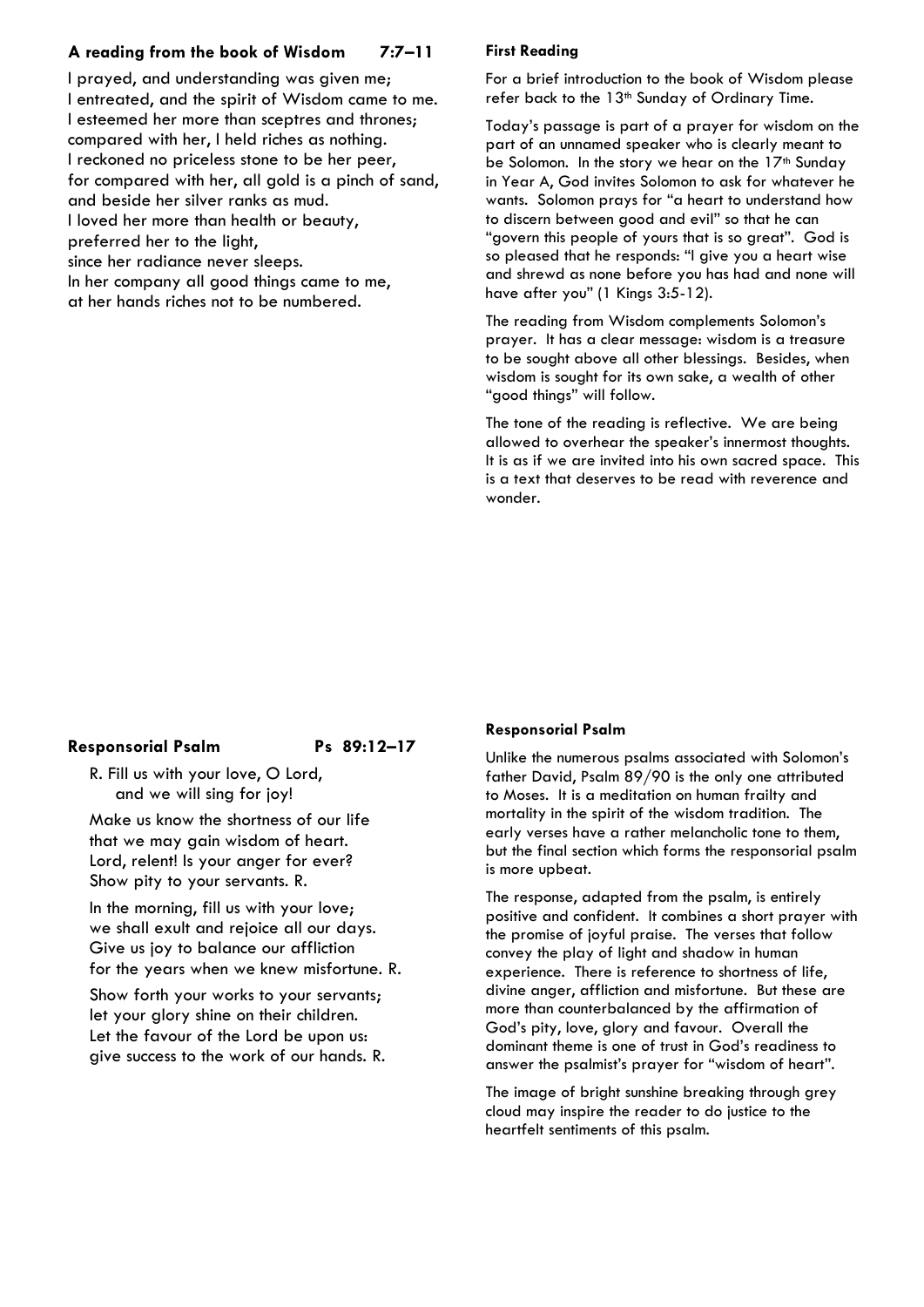#### **A reading from the letter to the Hebrews 4:12–13**

The word of God is something alive and active: it cuts like any double-edged sword but more finely: it can slip through the place where the soul is divided from the spirit, or joints from the marrow; it can judge the secret emotions and thoughts. No created thing can hide from him; everything is uncovered and open to the eyes of the one to whom we must give account of ourselves.

#### **A reading from the holy Gospel according to Mark 10:17–30**

Jesus was setting out on a journey when a man ran up, knelt before him and put this question to him, 'Good master, what must I do to inherit eternal life?' Jesus said to him, 'Why do you call me good? No one is good but God alone. You know the commandments: You must not kill; You must not commit adultery; You must not steal; You must not bring false witness; You must not defraud; Honour your father and mother.' And he said to him, 'Master, I have kept all these from my earliest days.' Jesus looked steadily at him and loved him, and he said, 'There is one thing you lack. Go and sell everything you own and give the money to the poor, and you will have treasure in heaven; then come, follow me.' But his face fell at these words and he went away sad, for he was a man of great wealth.

Jesus looked round and said to his disciples, 'How hard it is for those who have riches to enter the kingdom of God!' The disciples were astounded by these words, but Jesus insisted, 'My children,' he said to them, 'how hard it is to enter the kingdom of God! It is easier for a camel to pass through the eye of a needle than for a rich man to enter the kingdom of God.' They were more astonished than ever. 'In that case' they said to one another 'who can be saved?' Jesus gazed at them. 'For men' he said 'it is impossible, but not for God: because everything is possible for God.'

**[**Peter took this up. 'What about us?' he asked him. 'We have left everything and followed you.' Jesus said, 'I tell you solemnly, there is no one who has left house, brothers, sisters, father, children or land for my sake and for the sake of the gospel who will not be repaid a hundred times over, houses, brothers, sisters, mothers, children and land - not without persecutions - now in this present time and, in the world to come, eternal life.'**]**

#### **[***Short Form: omit text in brackets.***]**

#### **Second Reading**

The opening verse of this short passage from Hebrews – "The word of God is something alive and active" – states a truth that the Catholic Church rediscovered less than a century ago. It was important enough to be quoted in #21 of Vatican II's *Dogmatic Constitution on Divine Revelation* and in #4 of the General Introduction to the Lectionary. It's also implied by #7 of the *Constitution on the Sacred Liturgy* where it says that Christ "is present in His word, since it is He Himself who speaks when the holy scriptures are read in church."

At first glance this reading may seem to suggest that the word of God is something to be feared. It pierces through to our inmost being, judges our secret thoughts and feelings, and exposes everything to the all-seeing eyes of God. As Jesus himself declared, ". . . there is nothing hidden but it must be disclosed, nothing kept secret except to be brought to light" (Mk 4:22). This needs to be counterbalanced by his assurance that "the truth will make you free" (Jn 8:32). As we hear on Christmas Day, the Word-become-flesh is the true light that enlightens us all, a light that darkness cannot overpower (Jn 1:5,9). This is liberating news.

While the reading is brief, it contains serious teaching. Almost all of it is in short units that should be allowed to speak for themselves. Readers should proclaim them with clarity and at a moderate pace to allow the congregation to engage with the vivid imagery.

#### **Gospel**

As on last Sunday, the gospel has two forms. The shorter one omits the last few verses containing Peter's question and Jesus' response. The longer version falls into three parts: Jesus' public dialogue with the rich man, his private explanation to the disciples, and his positive response to Peter's question.

The commandments that Jesus cites are all related to right dealing with other human beings; those dealing with our relationship with God are passed over. This social focus is paralleled by Jesus' command that the man should give his wealth away to the poor. The directive that Jesus gives seems to identify the action that that the man must take "to inherit eternal life". But the story suggests that this would be not so much an award-winning initiative on the man's part as a letting go of what stands in the way of his personal relationship with Jesus. Mark states that "Jesus looked steadily at him and loved him"; the gift that is on offer is fellowship with Jesus.

Jesus' private instruction of his disciples reinforces the point that it is not human endeavour that matters but the power of God, "because everything is possible for God". Two points are worth noting in his reply to Peter. There is no mention of "father" in the hundredfold list because those who follow Jesus have only one Father. And a sobering note of realism is injected with the promise of persecution.

This gospel episode artfully marries Jesus' uncompromising call to radical discipleship with an appealing portrayal of the human condition embodied in the rich man and in Peter.